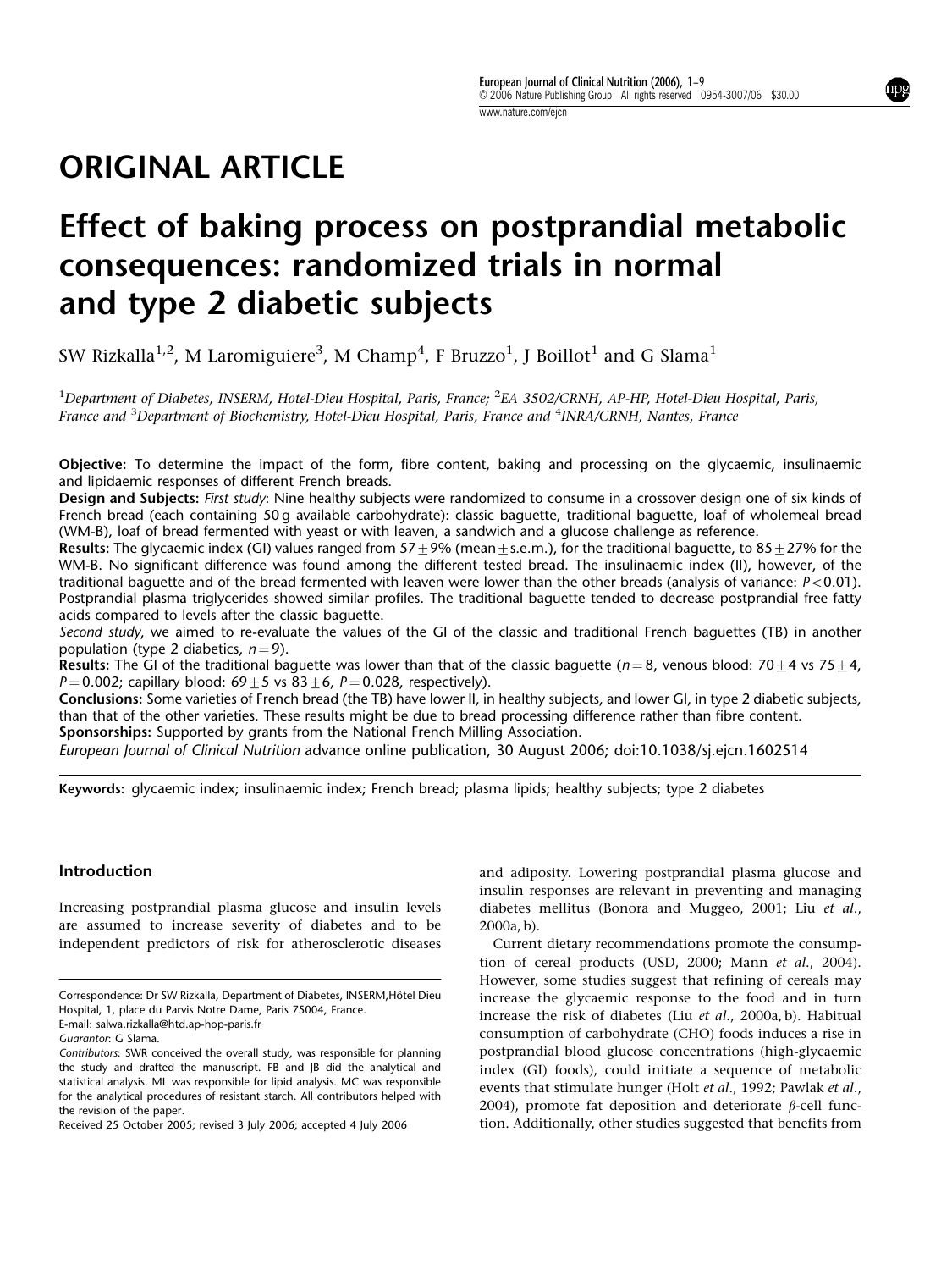cereal products may relate only to whole grains and cereal fibres (Liu et al., 2003).

Bread is an essential cereal component of the Western diet, and is considered an indispensable element in the food of all the members of the family (children, adults as well as aged persons). Baking breads differs from one country to another. Even in the same country, baking bread has become an art, which is in continuous development and results in various methods of baking and different kinds of bread.

In the literature, there is no clear information on the postprandial metabolic responses to the ingestion of different kinds of French breads. According to a single study in the 1980s to validate the concept of the GI in mixed meals, the GI of the (so-called) French baguette has been cited to have a very high GI comparable to that of glucose (Bornet et al., 1987). Moreover, the effect of the other kinds of French bread on postprandial plasma glucose levels as well their GI have not yet been evaluated. GI data of other American and European white breads are inevitably applied to all other French breads. Because bread makes a large contribution to the glycaemic load of a Western diet, it is reasonable to question whether the various kinds of bread can modify differently postprandial metabolism in health and disease. Therefore, in the present study, we aimed to determine the impact of the form, fibre content, fermentation procedures, baking and processing of different French breads on postprandial plasma glucose levels and the GI value.

Moreover, reducing the GI of a starchy food may reduce insulin demand (Liljeberg and Bjorck, 1996) and might induce less suppression of free fatty acids (FFA) in the postabsorptive state (Kiens and Richter, 1996), increasing hence satiety and decreasing food intake at the time of the next meal. Therefore, plasma insulin and lipid responses were also evaluated after a challenge of the different kinds of French breads. Emphasis was placed to determine the precise available CHO content of different experimental breads.

# Materials and methods

### Test meals

Six kinds of French bread were tested: (1) classic French baguette (CB), (2) traditional French baguette (TB), (3) loaf of wholemeal French bread (high-fibre), (4) loaf of French bread fermented with yeast (Yeast-B), (5) loaf of French bread fermented with leaven (Leaven-B) and (6) CB as a sandwich (to determine the effect of a light French mixed meal using the classic baguette) and a reference glucose challenge.

#### Preparations and recipes

The classic French baguette. The breads were prepared from 2 kg of wheat flour (type 65: advanced milling process) containing 40 mg ascorbic acid, 1260 g water (8 $^{\circ}$ C), 50 g yeast and 36g NaCl. The ingredients were mixed (with the

exclusion of NaCl) and kneaded in an intensive manner: 4 min at slow speed followed by 15 min at a rapid speed. The salt was added at the end of kneading to obtain white crumb. The dough was then divided into pieces of 250 g and shaped in the form of baguette; 10 min was left before slowing down the fermentation at  $7^{\circ}$ C for 780 min. Baking was performed at  $240^{\circ}$ C for 22 min in a convection oven.

The resulting bread is characterized by white crumb with regular soft alveoli and slightly soft thin crust.

The traditional French baguette. The breads were prepared from 2 kg of wheat flour (type 65 special for TB: means advanced milling of wheat), but without any additives (very pure flour without ascorbic acid), 1260 g water, 20 g yeast (smaller amount than that used in the classic baguette) and  $36 g$  NaCl. The ingredients were mixed and kneaded in  $a$ traditional procedure: 10 min at slow speed followed by only 4 min at a rapid speed. The salt was added 1–2 min from the beginning of kneading to obtain light brownish (off-white) crumb. The dough then was fermented in oven for 60 min at  $30^{\circ}$ C. The obtained dough was somewhat sticky; this suppleness facilitates the expansion in the beginning of baking. Some flour was spread on this dough to reduce the stickiness, and then it was divided into pieces of 250 g and shaped in the form of baguettes. Ten minutes was left before blocking (slowing down) the fermentation at  $8^{\circ}$ C for 900 min. Baking was performed at  $240^{\circ}$ C for  $22$  min in a convection oven.

The resulting bread was characterized by off-white crumb with slightly rigid irregular alveoli with thick walls and a crusty crust.

Wholemeal bread. The breads were prepared from 2 kg of wheat flour (type 150: whole-grain wheat flour) containing 40 mg ascorbic acid, 1300 g water  $(14^{\circ}C)$ , 50 g yeast and 36 g NaCl. The ingredients were mixed and kneaded in an intensive manner: 4 min at slow speed followed by 15 min at a rapid speed. The salt was added at the beginning of kneading to obtain light brownish crumb (as the traditional baguette). The dough was then fermented in a container for 30 min at  $27^{\circ}$ C, consequently divided into pieces of 500 g and shaped in the form of loaves. Twenty minutes was left before blocking the fermentation at  $7^{\circ}$ C for 780 min. Baking was performed at  $235^{\circ}$ C for 35 min in a convection oven.

Bread fermented with yeast. The breads were prepared from 2 kg of wheat flour (type 65) containing 40 mg ascorbic acid, 1260 g water (8 $^{\circ}$ C), 50 g yeast and 36 g NaCl. The ingredients were mixed and kneaded in an intensive manner: 4 min at slow speed followed by 15 min at a rapid speed. The salt was added at the end of kneading to obtain a white crumb (as the classic baguette). The dough was then divided into pieces of 500 g and shaped in loaves. Ten minutes were left before blocking the fermentation at  $7^{\circ}$ C for 780 min. Baking was performed at  $235^{\circ}$ C for 35 min in a convection oven.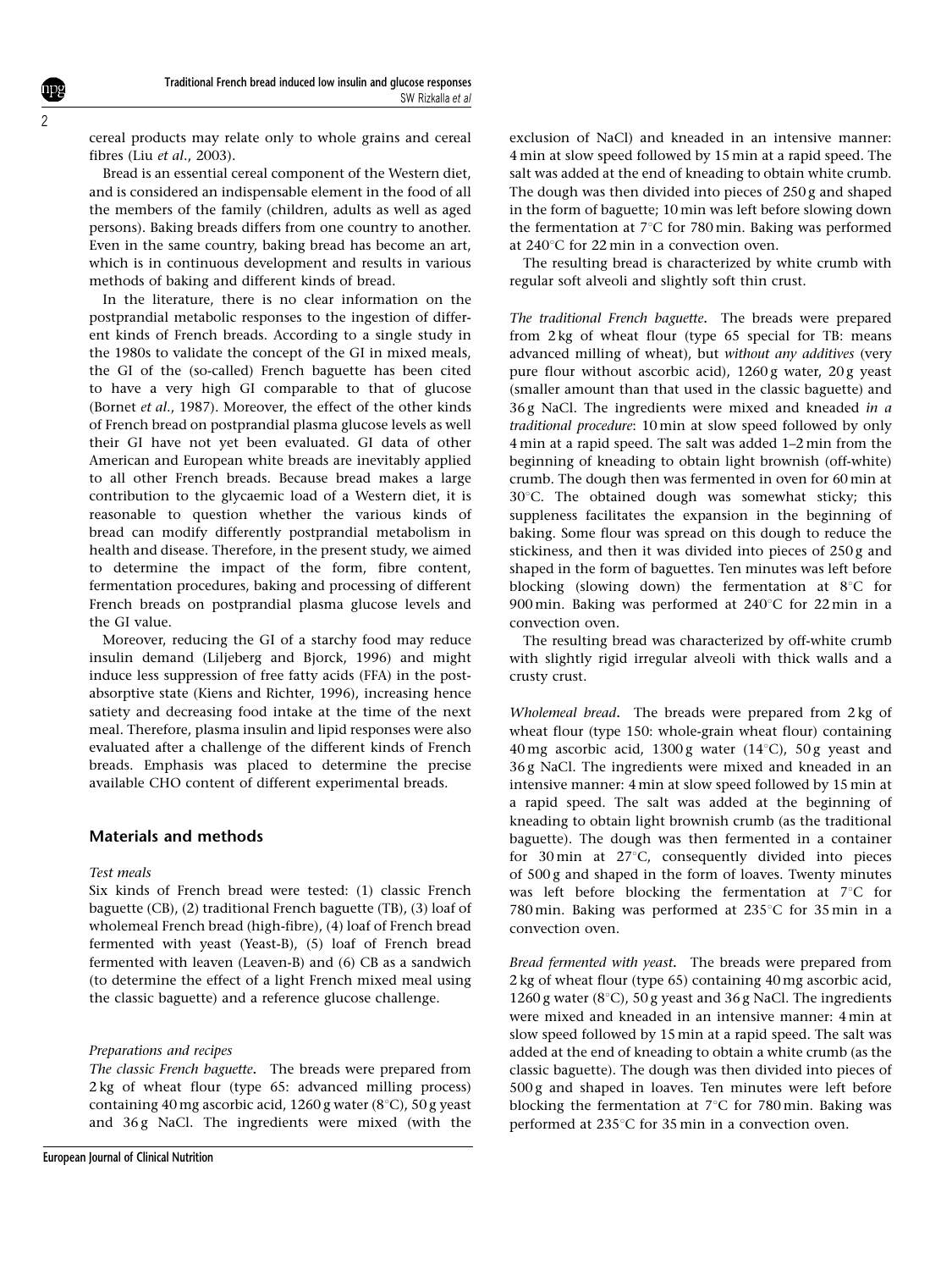Bread fermented with leaven. The breads were prepared from 2 kg of wheat flour (type 65) containing 40 mg ascorbic acid, 1240 g water (28 $^{\circ}$ C), 20 g yeast, 200 g leaven and 36 g NaCl. The leaven was prepared first from 1 g starter (flora pan L/62) mixed with 1 kg of wheat flour (type 65) and 1 kg water. The ingredients were mixed and kneaded in an intensive manner: 4 min at slow speed followed by 15 min at a rapid speed. The dough then was fermented in a container for  $30 \text{ min}$  at  $27^{\circ}$ C. The dough was then divided into pieces of 500 g and shaped in the form of loaves. Twenty minutes was left before blocking the fermentation at  $6^{\circ}$ C for 780 min. Baking was performed at  $235^{\circ}$ C for 35 min in a convection oven.

The sandwich (Sand) was composed of a portion of Classic baguette with 10 g butter and two slices of Ham.

Each of the six test foods and the reference test (glucose solution) were consumed as portions providing 50 g available CHO. The estimation of the portion size containing  $50 g$ available CHO was based on values obtained after analysing fresh samples of bread used in the experiment (Table 1). The portion sizes given to the subjects are cited in Table 1. All kinds of bread were analysed to determine macronutrients, total fibre, resistant starch content as well as water content. Total starch content and resistant starch were determined as described previously (Faisant et al., 1995; Champ et al., 1999).

All the quantities of bread used in the experiment were prepared from the same sample of flour, by the same group of bakers and within the same experimental procedures. All tested breads were prepared in the morning of the study.

## Subjects and study design

#### First study: in healthy subjects

Nine men were selected from volunteers in good health as ascertained from a clinical examination by a physician.

Subjects were screened for body weight, body mass index (BMI), plasma glucose and lipids before being selected. Inclusion criteria included: male subject, age between 20 and 50 years, BMI:  $\leq 25 \text{ kg/m}^2$ , plasma glucose  $\leq 6.1 \text{ mmol/l}$ and triglycerides  $\leq 1.69$  mmol/l. Subjects with renal, hepatic and thyroid problems, as determined by past history, physical examination, blood cell count and standard biochemical blood profile, were excluded. Another exclusion criteria was the use of medications that might affect glucose, insulin or lipid metabolism. None of the subjects had gastrointestinal neuropathy. The Ethical Committee of Hotel-Dieu Hospital approved the experimental protocol. The purpose, nature and potential risks of the study were explained and a written informed consent was obtained from each subject.

After being screened for eligibility, nine young male adults were enrolled in the study. Their clinical and biological characteristics are given in Table 2. Each subject was studied on seven separate occasions in the morning after a 10–12 h overnight fast. The subjects were instructed by a dietitian to consume a standard light low-fibre meal in the evening before the GI testing owing to the second meal effect (Robertson et al., 2003; Weickert et al., 2005; Granfeldt

Table 2 Characteristics of subjects in the two experiments

|                                 | Healthy subjects | T2D subjects <sup>a</sup> |
|---------------------------------|------------------|---------------------------|
| Number of subjects              | 9 men            | 9 men                     |
| Age (years)                     | $26.1 + 1.6$     | $46.0 + 3.0$              |
| Body weight (kg)                | $72.9 + 1.0$     | $86.0 + 3.0$              |
| Fasting plasma glucose (mmol/l) | $4.4 + 1.0$      | $8.8 + 1.5$               |
| Total cholesterol (mmol/l)      | $4.1 + 0.2$      | $5.7 + 0.2$               |
| Triglycerides (mmol/l)          | $0.7 + 0.1$      | $1.6 + 0.2$               |

Values are means $+$ s.e.m.

<sup>a</sup>T2D subjects: subjects with type 2 diabetes.

|  |  | Table 1 Nutritional composition $(g/100 g)$ of the final baked tested breads and the portion size of each test breakfast |  |  |  |  |  |  |  |  |  |  |  |  |  |
|--|--|--------------------------------------------------------------------------------------------------------------------------|--|--|--|--|--|--|--|--|--|--|--|--|--|
|--|--|--------------------------------------------------------------------------------------------------------------------------|--|--|--|--|--|--|--|--|--|--|--|--|--|

|                                                   | Classic<br>baquette | <b>Traditional</b><br>baguette | Loaf fermented<br>with yeast | Loaf fermented<br>with leaven | Wholemeal<br>loaf | Sandwich <sup>b</sup> |
|---------------------------------------------------|---------------------|--------------------------------|------------------------------|-------------------------------|-------------------|-----------------------|
| Water                                             | 25.5                | 26.9                           | 36.6                         | 33.9                          | 34.0              | 25.5                  |
| Lipids                                            | 2.5                 | 1.1                            | 1.0                          | 1.3                           | 1.3               | 13.9                  |
| Proteins                                          | 9.2                 | 8.8                            | 7.9                          | 8.0                           | 8.4               | 29                    |
| Available carbohydrates                           | 59.9                | 60.9                           | 51.9                         | 54.7                          | 50.7              | 60.1                  |
| Fibre                                             | 2.9                 | 2.3                            | 2.6                          | 2.1                           | 5.6               | 2.9                   |
| <b>RS</b>                                         | 1.10                | 0.43                           | 1.20                         | 1.20                          | 0                 | 1.10                  |
| Energy (kcal)                                     | 299                 | 288                            | 248                          | 262                           | 248               | 481.5                 |
| Energy (kJ)                                       | 1269                | 1224                           | 1054                         | 1112                          | 1052              | 2043                  |
| Portion size <sup><math>a</math></sup> (g)        |                     |                                |                              |                               |                   |                       |
| <b>Bread</b><br>Ham (two slices)<br><b>Butter</b> | 83.5                | 82                             | 96.3                         | 91.5                          | 98.6              | 83.3<br>25<br>10      |

Abbreviation: RS, resistant starch.

<sup>a</sup>The portion size of each test was adjusted to contain 50 g available CHO.

 $b$ Classic baguette + ham + 10 g butter.

3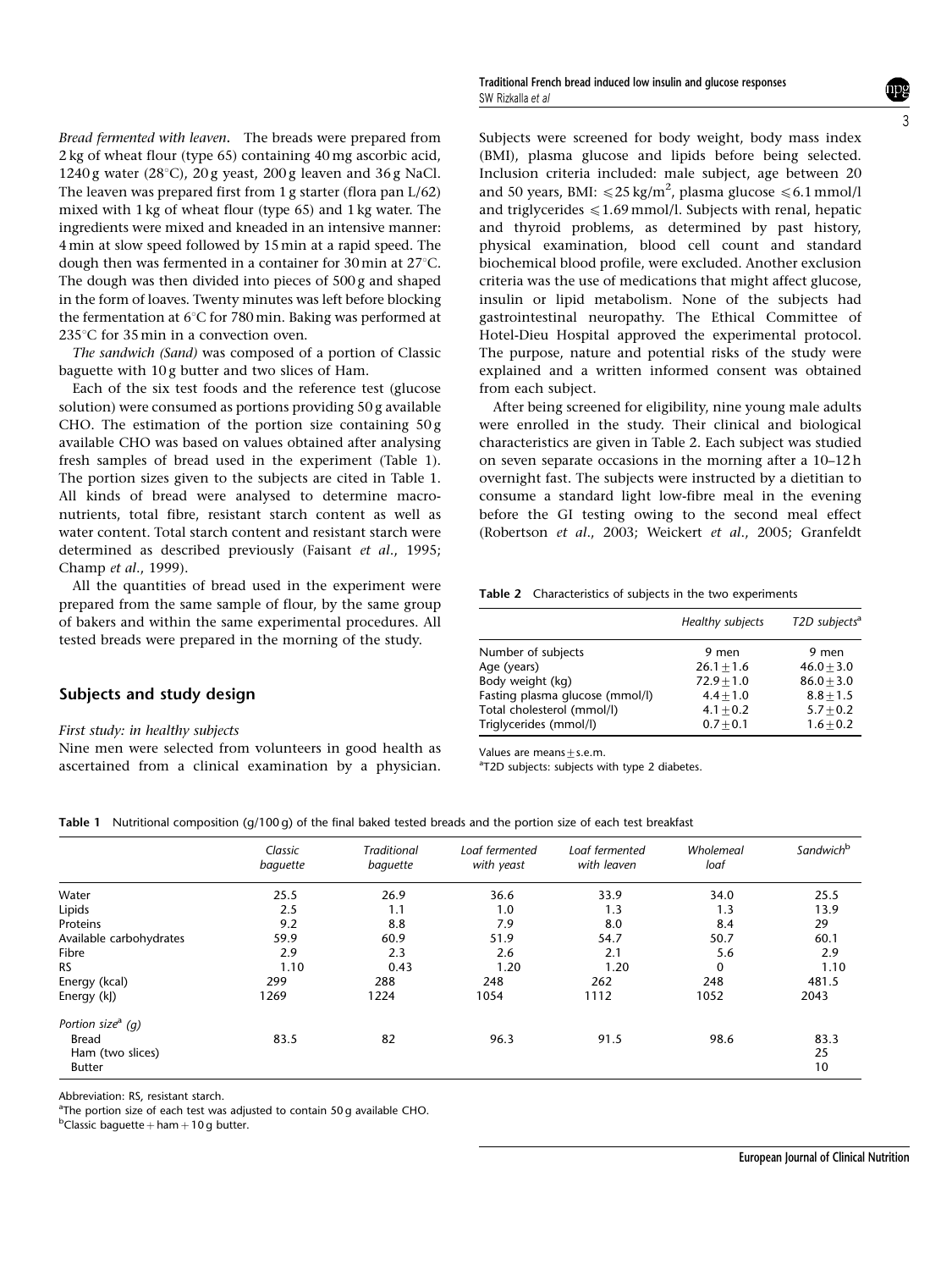et al., 2006). Only water, tea or coffee were allowed in the evening before the study. The subjects were not allowed to drink alcohol during 2 days before the tests. Smoking was forbidden during the evening before the study and at the test morning. In the morning of the study, the subjects were randomized to consume 50 g available CHO in the form of one of the six kinds of French bread or of the glucose challenge. Two hundred millilitres water was served with each test with bread. The solid mass of tested breads has been cited in Table 1. The tests were performed approximately 1 week apart and started at the same time in the morning. The reference test had been made once, and not twice as recently recommended (Brouns et al., 2005), owing to the high number of tests needed from each subject.

On each test day, upon arrival at the laboratory, an indwelling catheter was inserted into a vein in the cubital fossa for blood sampling. After a fasting blood sample, subjects were required to consume the entire challenge of glucose or bread (equi-CHO amount: 50 g available CHO) in 10 min. Further blood samples were taken at 15, 30, 60, 90 and 120 min after starting to eat. Blood samples were centrifuged immediately and plasma was separated. Plasma glucose was assayed at once and plasma then frozen at  $-20^{\circ}$ C for ultimate measurements of plasma insulin and lipids. Venous, and not capillary, samples were used because a sufficient amount of blood was needed to evaluate also changes in plasma insulin and lipid levels. Current recommendations are that capillary blood sampling is preferred for determining the GI (Wolever et al., 2003; Brouns et al., 2005), but that it is acceptable to use venous blood sampling (FAO/WHO, 1998).

### Second study: in type 2 diabetic subjects

As in the present study, the traditional baguette induced the lowest postprandial insulin responses and consequently the lowest insulinaemic index (II) in healthy subjects (see 'Results' and 'Discussion' Sections); we aimed to evaluate and to verify the values of the GI of the traditional baguette, compared to the commonly consumed bread in France, the classic baguette, in another population with impaired glucose metabolism (subjects with type 2 diabetes (T2D)). In this population, plasma glucose responses to CHO diets are more pronounced.

Nine T2D patients were selected on the basis of having fasting plasma glucose more than 6.9 mmol/l, but without abnormal triglyceride levels  $(\leq 1.69 \text{ mmol/l})$ . Subjects with renal, hepatic and thyroid problems, as determined by past history, physical examination, blood cell count and standard biochemical blood profile, were excluded. Subjects' ongoing therapy was: diet alone (one subject) and/or oral hypoglycaemic agents (sulphonylurea, metformin and/or thiazolidinediones). All subjects kept the same therapy during the experimental period. On the study day, patients took their respective hypoglycaemic treatment at the end of the test and not before.

Subjects were randomized to consume either 50 g glucose or the equivalent in available CHO as classic or traditional baguettes with 200 ml water. The subjects followed the same protocol as in healthy subjects. The tests were performed approximately 1 week apart and started at the same time in the morning. Blood samples were taken during 3h for measuring plasma glucose concentrations at 0, 15, 30, 60, 90, 120 and 180 min. Both venous and finger-prick capillary blood samples were collected to measure blood glucose levels (to compare the two blood-sampling methods).

The Ethical Committee of Hotel-Dieu Hospital approved the experimental protocol. The purpose, nature and potential risks of the study were explained and a written informed consent was obtained from each subject.

### Analytical methods

Plasma glucose was measured by the glucose oxidase method with a glucose analyzer (Beckman, Fullerton, Palo Alto, CA, USA), whereas whole capillary blood glucose was measured using a photometric analyzer (HemoCueGlucose  $201 +$ , advanced medical technologies, Meaux, France). Insulin was determined by a radio-immunoassay (RIA Diagnostic, Pasteur, Marnes La Coquette, France). The antibody used in the test showed crossreactivity of 100% with human insulin and of 40% with proinsulin. Plasma triacylglycerols and FFA were measured with Biomérieux kits (Marcy-l'Etoile, France), and total cholesterol with Labintest kits (Aix-en-Provence, France). All samples were assayed in the same batch.

# Calculation of GI

The incremental area under the plasma glucose curves (AUC) determined for each test (glucose or breads) according to standardized criteria, excluding area beneath the baseline, was calculated geometrically (FAO/WHO, 1998; Wolever et al., 2003). The AUC for the glucose test was used as the reference value and subject's GI for each kind of bread was calculated. The GI for each food was taken as the average of all nine individual values. GI was calculated as described by Wolever (2004). Similarly, the AUC for insulin was calculated after the different tests and the II was calculated. The AUC for plasma triglycerides and FFA were also calculated.

### Statistical analysis

The validity of the crossover design was tested by an analysis of covariance of the baseline results (time 0) before consuming the respected experimental tests. Repeated measures analysis of variance (ANOVA), followed by a Bonferroni's adjustment, were used to compare glucose, insulin and lipid responses as well as the GI and the II in the healthy subjects. Student's t-test for paired data was used to compare the results of the two breads in T2D subjects.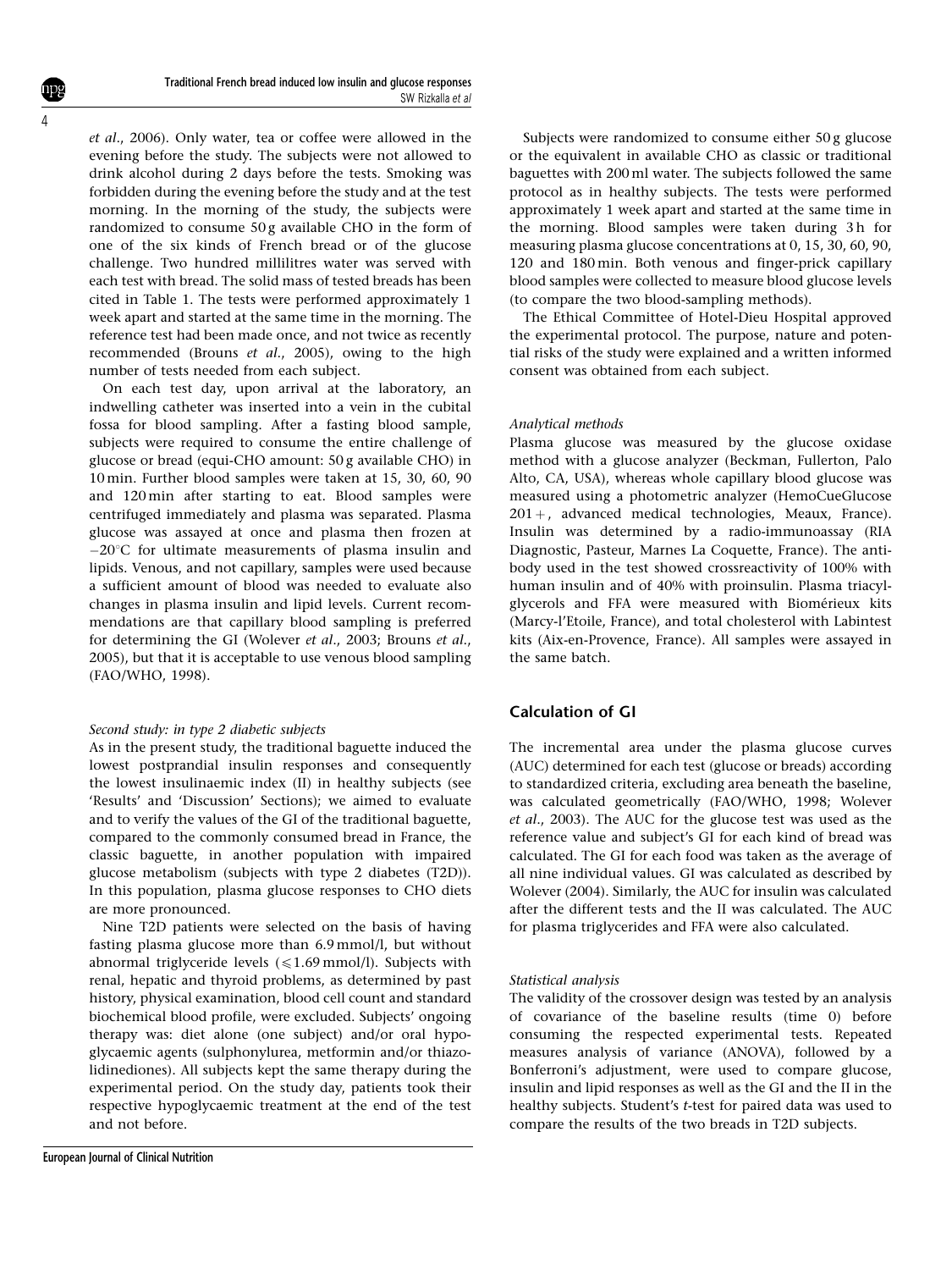All the statistics were carried out with JMP statistics software (SAS Institute Inc., Cary, NC, USA). Results were considered significant when  $P < 0.05$ . Data are expressed as  $mean + s.e.m.$ 

#### Results

#### First study: in healthy subjects

Plasma glucose and insulin responses. Before consuming the different tests (glucose, CB, TB, Sand, Yeast-B, Leaven-B, WM-B), basal fasting plasma glucose  $(4.77 \pm 0.11, 4.72 \pm 0.06,$  $4.66\pm0.16$ ,  $4.72\pm0.06$ ,  $4.66\pm0.11$ ,  $4.77\pm0.11$ ,  $4.77\pm0.06$  mM, respectively,  $P > 0.05$ ) and insulin levels  $(6.90 \pm 1.03,$ 



Figure 1 Plasma glucose (a) and insulin (b) responses to a 50 g oral glucose or an equal CHO challenge of tested breads in nine healthy subjects after an overnight fast. Classic baguette  $\cdots \wedge \cdots$ traditional baguette  $\_\_\_\_\$ , WM-B  $\_\_\_\_\$ , loaf fermented with yeast  $-\Box$ , loaf fermented with leaven  $-\bigcirc$  and glucose challenge  $=$  and sandwich  $X$ —

Table 3 GI and II values for the different tested French breads in healthy subjects

5

6.11+0.80, 5.83+0.98, 6.12+0.91, 6.84+1.22, 6.50+0.91, 6.80 $\pm$ 0.91, 6.78 $\pm$ 1.21  $\mu$ U/ml, respectively, P > 0.05) were comparable.

As shown in Figure 1, after the ingestion of  $50g$  glucose challenge plasma glucose was higher than the levels reached by the different tested breads at 30 min. At 120 min, the high postprandial plasma glucose peaks dropped to reach levels lower than baseline values. The postprandial responses to the different breads showed similar profiles. The AUC after glucose challenge was also significantly higher than AUC after the different kinds of bread. The GI of the tested breads are shown in Table 3. We were unable to detect any significant difference between the different kinds of bread.

Plasma insulin responses followed the glucose responses (Figure 1). The highest level of insulin was reached after 60 min of glucose ingestion. No statistically significant difference was observed among the responses of various tested breads, except that for the TB that was lower than the other breads at 60 min ( $P < 0.05$ ). The insulin AUC after the TB was significantly lower than that after the CB  $(P<0.01$ , ANOVA). The IIs of the various breads are shown in Table 3. The TB and the loaf fermented with leaven had the lowest II  $(P<0.05$  vs classic baguette and sandwich).

Plasma triglycerides and FFA responses. The different breads resulted in comparable plasma triglyceride responses, with a tendency to be slightly elevated after the sandwich (Figure 2). When all the breads compared together at each time point, there were no significant change in plasma FFA at any time of the test (ANOVA, P-value between 0.19 and 0.08). When the traditional and classic baguettes were compared separately, plasma FFA decreased significantly at 90 min  $(P = 0.035)$  and tended to drop more with the CB than with the TB at 60 min ( $P = 0.09$ ), at 120 min ( $P = 0.076$ ) and at 180 min  $(P = 0.15)$  (Figure 2).

### Second study: in type 2 diabetic subjects

All the patients had high basal fasting plasma glucose levels that remained comparable before the three tests (capillary 'C' samples:  $8.8 \pm 0.8$  mM,  $8.6 \pm 0.8$  mM and  $8.2 \pm 0.5$  mM for glucose, traditional baguette and classic baguette test, respectively,  $P = 0.36$ ; venous 'V' samples:  $9.6 \pm 1.1$  mM, 9.4 $\pm$ 1.0 mM and 9.3 $\pm$ 0.7 mM, respectively, P = 0.61). The two breads had similar postprandial glucose profiles (both C

|    | Classic<br>baquette | <b>Traditional</b><br>baquette | Loaf fermented<br>with yeast | Loaf fermented<br>with leaven | Wholemeal<br>loaf | Sandwich <sup>a</sup> |
|----|---------------------|--------------------------------|------------------------------|-------------------------------|-------------------|-----------------------|
| GI | $78 + 17$           | $57 + 9$                       | $81 + 35$                    | $80 + 18$                     | $85 + 27$         | $59 + 16$             |
|    | $90 + 15$           | $50 + 7*$                      | $71 + 15$                    | $59 + 7*$                     | $78 + 21$         | $100 + 19$            |

Abbreviations: GI, glycaemic index; II, insulinaemic index.

\*Significantly different vs classic baguette,  $P < 0.05$  values are mean $\pm$ s.e.m.  $n = 9$ .

<sup>a</sup>Classic baguette + ham + 10 g butter.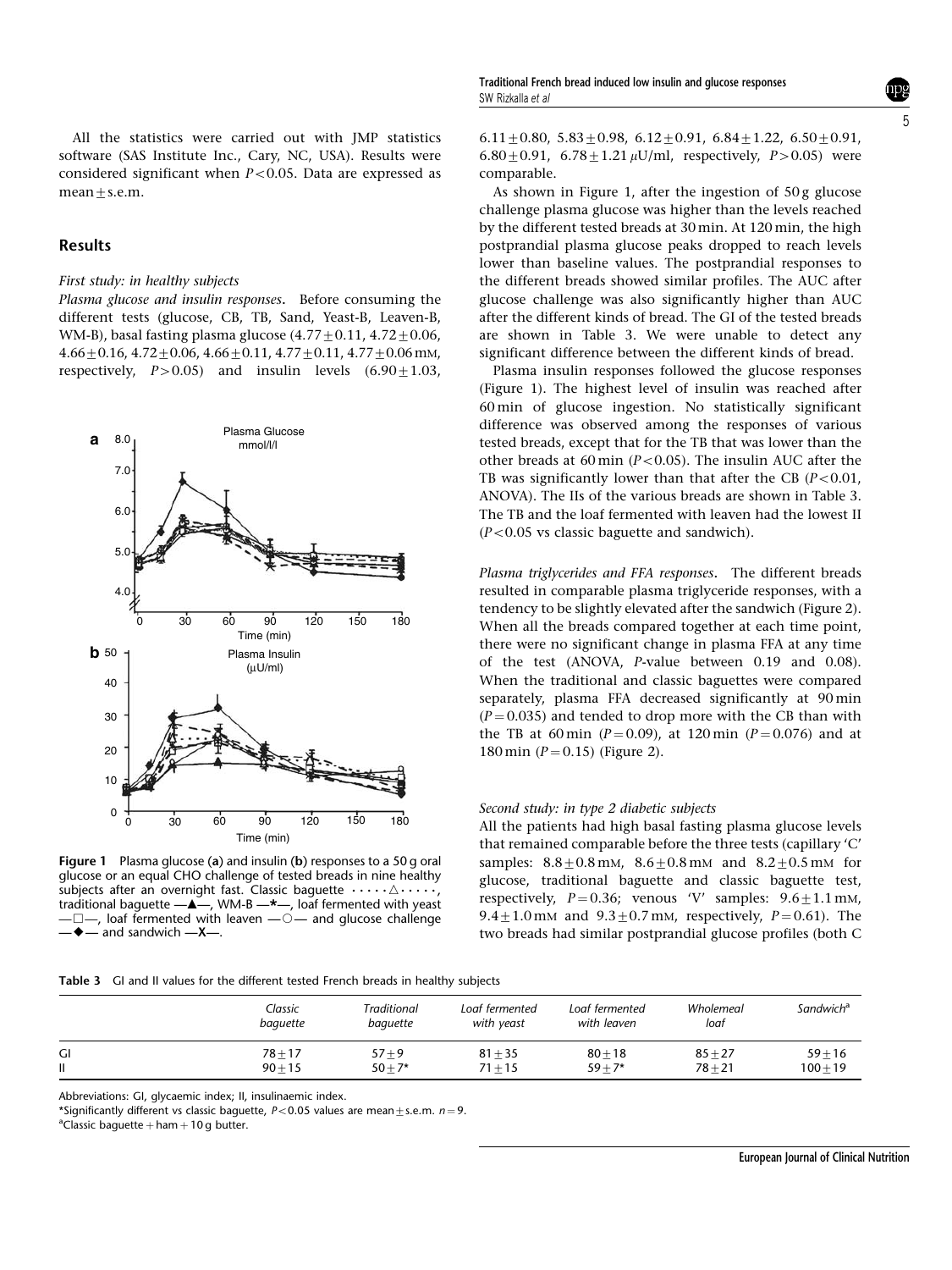Traditional French bread induced low insulin and glucose responses SW Rizkalla et al



Figure 2 Plasma FFA (a) and triglyceride (b) responses to a 50 g oral glucose or an equal CHO challenge of tested bread in nine healthy subjects after an overnight fast. Classic baguette  $---\triangle$ ---- $\rightarrow$ , traditional baguette —**A**—, WM-B —\*—, loaf fermented with yeast  $-\frac{1}{2}$ , loaf fermented with leaven  $-\frac{1}{2}$ , glucose challenge  $-\bullet$  — and sandwich  $-X$ -

and V samples). The GIs of all the subjects were lower with the traditional baguette than with the classic baguette, but this decrease did not reach significant level (Table 4). However, when looking to the difference of the GI values between the traditional and the classic baguettes at the individual level (Table 4), an increase of 17 U (V blood) and 48 U (C blood) was found for one subject. In all the other subjects, the GI of the traditional baguette was lower than that of the classic baguette. When this subject was excluded from the analysis, the mean GI values decreased (V sampling:  $-6$ ; C sampling:  $-14$ ) significantly for the traditional baguette compared to the classic baguette (V:  $P = 0.002$ ; C:  $P = 0.028$ ). This subject was the unique subject with only dietary treatment and without medications. He had the lowest basal fasting plasma glucose (glucose test: 7.05; BC: 7.15; BT: 7.10 mM for venous sampling; and 6.93, 6.77 and 6.71 mM, respectively, for capillary sampling) and AUC after all the tests that might be influenced more easily by any small analytical error than in the other subjects. There was no significant difference between the mean GI values of the same breads measured by different blood sampling (traditional baguette:  $P = 0.65$ ; classic baguette:  $P = 0.13$ , venous vs capillary samples).

# Discussion

The present study demonstrated for the first time a comparison between postprandial plasma glucose and insulin responses after the ingestion of a variety of typical French breads. The mean GI value varied between 57 for the

Table 4 Individual GI values of TB and CB measured in T2D subjects from either venous or capillary blood sampling (glucose  $= 100$ )

| Method                                    |                              | Venous samples          |                       | Capillary samples       |                   |                       |  |  |
|-------------------------------------------|------------------------------|-------------------------|-----------------------|-------------------------|-------------------|-----------------------|--|--|
| T2D subjects                              | $GI-TB$                      | $GI-CB$                 | GI difference (TB-CB) | $GI-TB$                 | $GI-CB$           | GI difference (TB-CB) |  |  |
| S1                                        | 80                           | 85                      | $-5$                  | 88                      | 103               | $-15$                 |  |  |
| S <sub>2</sub>                            | 66                           | 76                      | $-10$                 | 58                      | 105               | $-47$                 |  |  |
| S <sub>3</sub>                            | 102                          | 85                      | 17                    | 115                     | 68                | 48                    |  |  |
| S <sub>4</sub>                            | 85                           | 87                      | $-2$                  | 91                      | 95                | $-4$                  |  |  |
| S <sub>5</sub>                            | 75                           | 81                      | $-6$                  | 74                      | 89                | $-14$                 |  |  |
| S6                                        | 73                           | 80                      | $-7$                  | 65                      | 78                | $-13$                 |  |  |
| S7                                        | 60                           | 70                      | $-10$                 | 57                      | 66                | $-9$                  |  |  |
| S8                                        | 55                           | 58                      | $-3$                  | 53                      | 61                | $-8$                  |  |  |
| S9                                        | 64                           | 67                      | $-3$                  | 63                      | 64                | $-1$                  |  |  |
| $Alf^n$ : Mean $\pm$ s.e.m. (s.d.)        | $73 \pm 5^{\circ}$ (14.4)    | $76 \pm 3$ $^{A}$ (9.8) | $-3 \pm 3(8)$         | 74 ± 7 $^{A}$ (21)      | $81 \pm 6$ ^ (17) | $-7 \pm 8$ (24)       |  |  |
| P-value: TB vs CB                         |                              | 0.27                    |                       |                         | 0.41              |                       |  |  |
| Without $53^b$ : Mean $\pm$ s.e.m. (s.d.) | 70 $\pm$ 4 <sup>A</sup> (10) | $75 \pm 4^8$ (9)        | $-6 \pm 1$ (3)        | $69 \pm 5^{\circ}$ (14) | $83 \pm 6^8$ (17) | $-14\pm 5(14)$        |  |  |
| P-value: TB vs CB                         |                              | 0.002                   |                       |                         | 0.028             |                       |  |  |

Abbreviations: CB, classic baguette; GI, glycaemic index; II, insulinaemic index; TB, traditional baquette; T2D, type 2 diabetic.

ABValues in the same horizontal line with different letter superscripts differ significantly.

<sup>a</sup>Means for all subjects  $(n=9)$ .

<sup>b</sup>Means for eight subjects (subject no. 3 was excluded).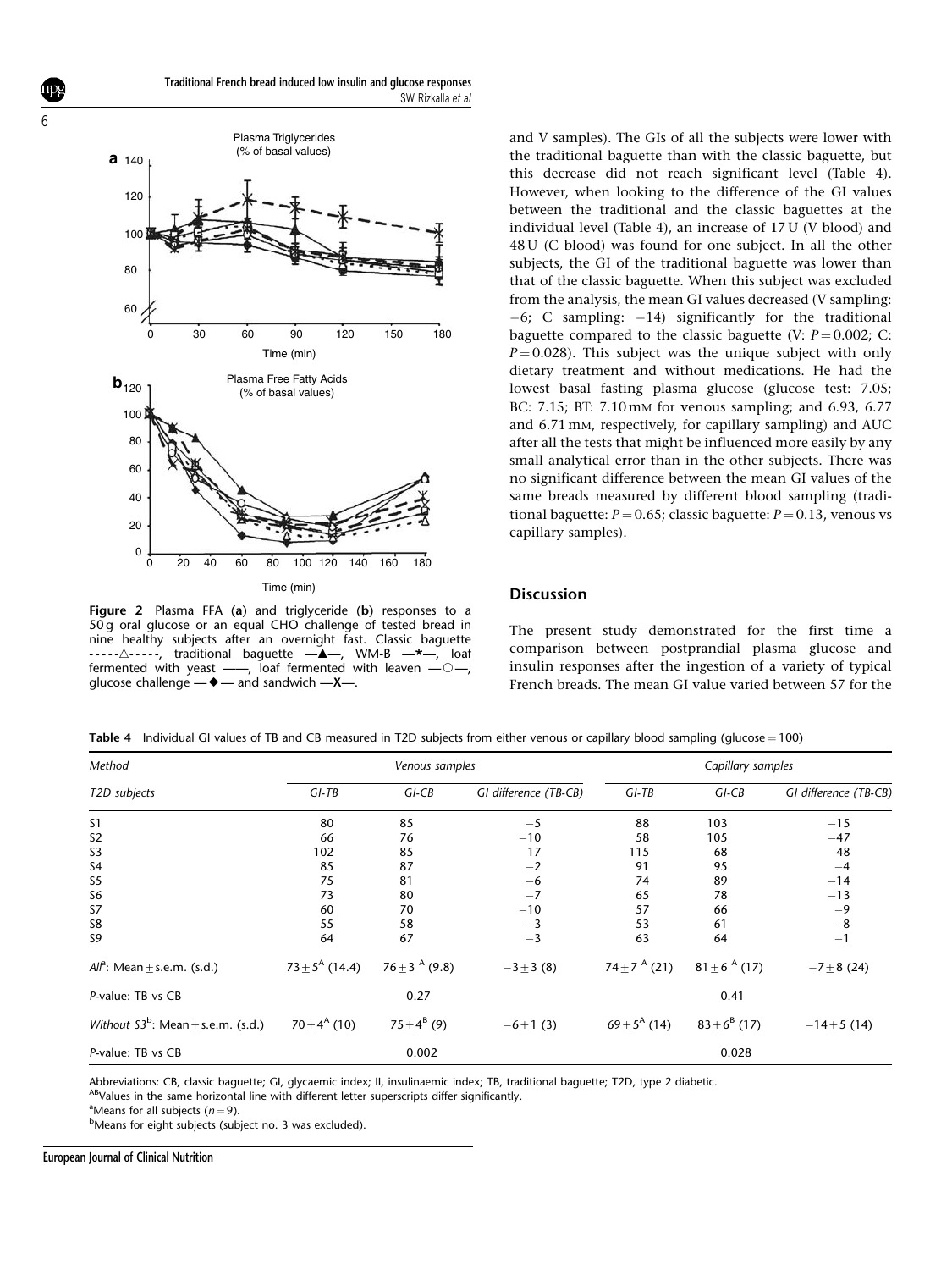The physiological relevance of the GI for ranking in normal healthy subjects has been questioned, as healthy subjects can always maintain their plasma glucose level within a very narrow range, because it is tightly regulated by homeostatic regulatory systems. The relative hyperglycaemia, following the ingestion of high-GI meal, acts in concert with high gut hormones glucagon-like peptide-1 and glucose-dependent insulinotropic polypeptide to stimulate insulin secretion promoting hence the uptake of glucose by muscle and adipose tissue (Ludwig, 2002). This equilibrium, when works well as in healthy subjects, masks the differences in plasma glucose responses to a CHO challenge. In this group of subjects, plasma insulin responses are more relevant than the glycaemic responses as has been found in the present study. In T2D subjects, however, owing to impaired insulin secretion and consequently the lost of the strict control of plasma glucose levels, glucose responses are more pronounced. This hypothesis is entirely in accordance with the results of the present study: in diabetic patients, once the data from one atypical subject had been removed, the traditional baguette resulted in significantly lower GI value than the classic baguette. The type of blood sampling, being venous or capillary, did not influence the outcome in terms of GI. It has been reported that capillary blood may induce less within-subject variation in normal healthy subjects (Wolever et al., 2003). In diabetic subjects of the present study, however, this difference in variability was not observed. The reason for this might be due to the fact that, in the present study, diabetic subjects tightly respect their medications and dietary regimen.

An important point in this study is that all the tested French breads and especially the classic baguette had lower GI values than that of glucose in healthy subjects. This is in apparent contradiction with the unique study published (Bornet et al., 1987) on the classical French baguette, where GI was found to be 95%, and has been used as a reference in the national and the international citations (Foster-Powell et al., 2002). The reason for this difference may be due to the fact that previously (Bornet et al., 1987), the quantity of available CHOs was taken from published data in the 1990s (Documenta-Geigy, 1972) and considered to be 50/100 and not 60/100 g as had been found in the present study. Therefore, the quantity of available CHO was probably underestimated and the portion size was higher than that in the present. The mean GI of CB, in the present study, is comparable to the GI of other local white breads evaluated in an interlaboratory study (Wolever et al., 2003).

Concerning the WM-B in the present study, the fibre content of the tested bread was higher (5.6/100 g) than the other kinds of bread (1–2.9/100 g) but had no significant effect on glucose and insulin responses. The effect of fibres on plasma glucose levels has been well documented (Jenkins et al., 1978; Jenkins et al., 2002). Recently, Juntunen et al. (2003a, b) compared different kinds of rye bread with increasing concentrations of soluble and insoluble fibres. They did not find a relationship between the total fibre content of the tested rye bread (even  $24/100 g$  insoluble fibres with 4.8/100 g soluble fibres) and the induced postprandial insulin responses. Plasma glucose and insulin responses were found to be affected by soluble and not insoluble fibres (Chandalia et al., 2000). In longer-term trials, high-fibre diets (40–65 g/day with high amount of soluble fibre from legumes) have been shown to improve diabetes control in type 1 diabetic subjects (Giacco et al., 2000), but not in type 2 diabetic subjects (Jimenez-Cruz et al., 2004). Moreover, dietary fibre is not a reliable predictor of postprandial plasma glucose, particularly in respect of flour-based products. Most WM-Bs and high-fibre breakfast cereals have high GI values that are similar to their refined counterparts (Foster-Powell et al., 2002). Therefore, in the present study, the presence of about 5 g fibre in the portion size tested for the WM-B was not sufficient to decrease postprandial glycaemic and insulinaemic responses.

The interesting result in the current study is the capacity of the traditional baguette and the Leaven-B to produce lower insulin responses than did classic baguette in healthy subjects. For the Leaven-B, the presence of certain organic acids produced upon sourdough fermentation may explain the lowering of insulin responses (Ostman et al., 2005). Previously, it had been demonstrated that sourdough decreased glucose and insulin responses by delaying gastric emptying rate (Liljeberg and Bjorck, 1996).

Concerning the traditional baguette, there is no apparent explanation to the reduced insulin responses, in healthy subjects, and glucose responses, in T2D subjects. The wheat flour used to prepare this bread was the same as that of the CB, but without ascorbic acid or other additives. High acidity (28 mM acetic acid) might lower the glycaemic and insulinaemic responses (Ostman et al., 2005). The absence of ascorbic acid, however, is unlikely to be implicated in decreasing insulin responses. Similarly, the fibre content of the bread could not be implicated, as the fibre content of the traditional baguette was comparable to that of other breads (with the exception of wholemeal French bread).

In an attempt to understand the underlying reasons leading to these results, we examined closer the methods used to prepare this bread. The traditional French bread was prepared by an artisanal procedure: owing to the presence of small quantity of yeast (only 1 g/100 g instead of 2.5 g/100 g for the other breads) a longer period was needed to complete its fermentation. Moreover, this bread had followed also a special kneading protocol (slow mixing for 10 min followed by 3 min of rapid mixing) that was totally different from other types of bread. Thus, it was the artisanal method in preparing this bread that prevented the dough to rise at its maximal capacity, modifying thus the texture of the bread: the crumb was more rigid, tense and with irregular alveoli (unpresented results). These texture modifications might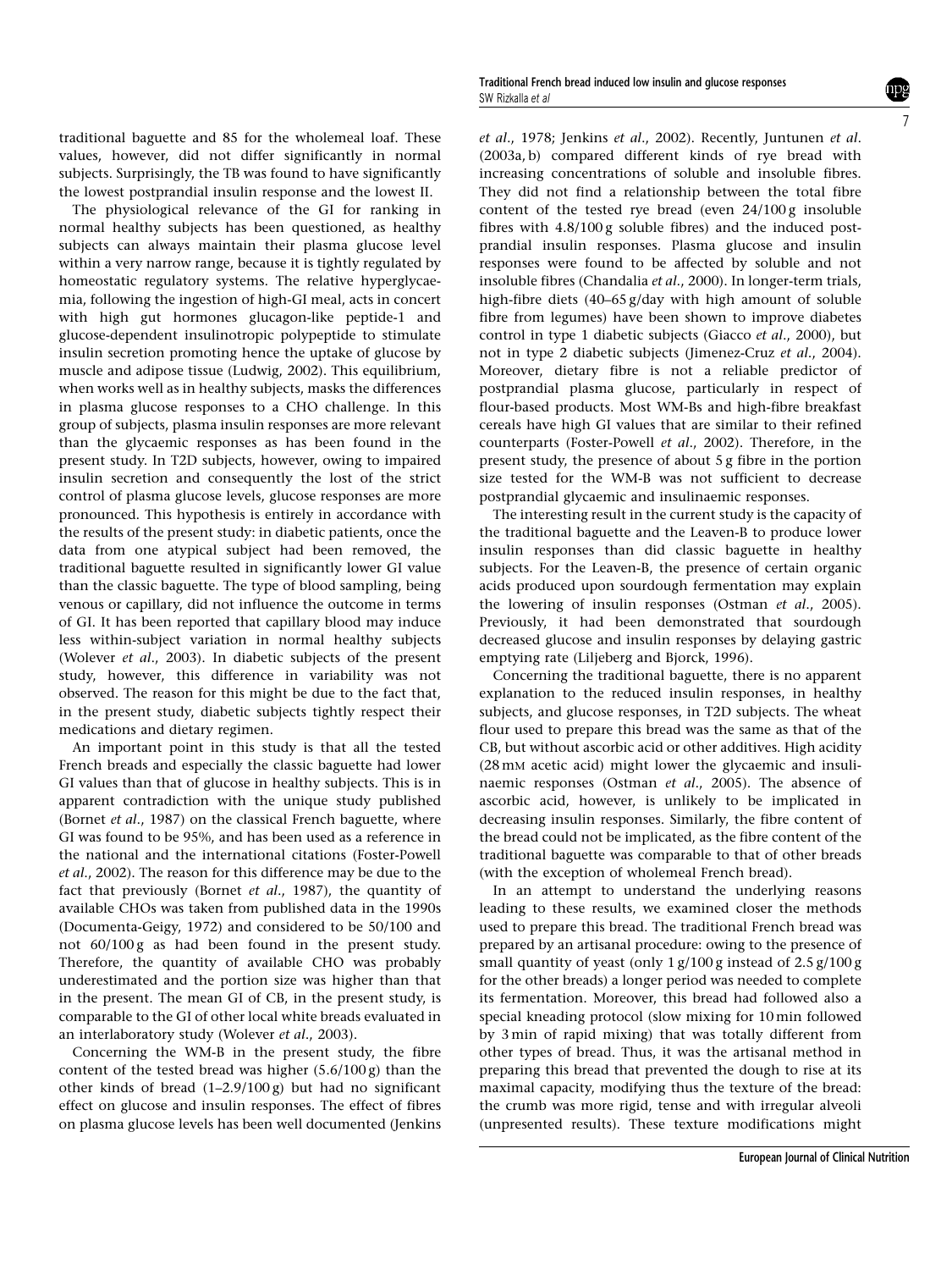decrease the availability and the digestion of starch. This is likely, since recently it has been demonstrated that processing is important in increasing or decreasing the levels of the bioactive compounds in grains and modify also their bioavailability (Slavin et al., 2001). These results are in agreement with those of Juntunen et al. (2003a, b) demonstrating that a lower insulin secretion after the ingestion of rye bread than after the ingestion of wheat bread could be explained by difference in the structural properties of the two breads.

Interestingly, the low plasma insulin responses of the traditional baguette in the present study were associated with a tendency to increase plasma FFA during the postabsorptive phase, whereas the high insulin levels following the ingestion of the classic baguette were associated with low FFA responses. Increasing postprandial glucose and insulin responses are most effective in suppressing FFA (Kiens and Richter, 1996), owing to the antilypolitic effect of insulin, and hence increasing hunger. These results raise the possibility of a beneficial effect of the traditional baguette on satiety, as the absence of a high level of suppression of FFA in the postabsorptive state might increase satiety and decrease food intake during the following meal.

We concluded that contrary to previous reports, some varieties of French breads have lower II in normal subjects and lower GI in T2D subjects than other varieties. These differences might be explained by differences in bread processing and or fermentation procedure rather than fibre or resistant starch content. Because bread is an essential component of the daily diet, attempts should be made to decrease white bread glycaemic and insulinemic responses.

## Acknowledgements

The financial support from the National French Milling Association to conduct this work is gratefully acknowledged. We acknowledge the Director of Hôtel Dieu Hospital for giving the permission to conduct the study. We also thank the medical and non medical staff of the Department of Diabetes for their assistance.

#### References

- Bonora E, Muggeo M (2001). Postprandial blood glucose as a risk factor for cardiovascular disease in Type II diabetes: the epidemiological evidence. Diabetologia 44, 2107–2114.
- Bornet FRJ, Costagliola D, Rizkalla SW, Blayo A, Fontvieille AM, Haardt MJ et al. (1987). Insulinemic and glycemic indexes of six starch-rich foods taken alone and in a mixed meal by type 2 diabetes. Am J Clin Nutr 45, 588-595.
- Brouns F, Bjorck IE, Frayn K, Gibbs A, Lang V, Slama G et al. (2005). Glycaemic index methodology. Nutr Res Rev 18, 145–171.
- Champ M, Martin L, Noah L, Gratas M (1999). Analytical methods for resistant starch. In: Cho SS, Prosky L and Dreher M (ed). Complex Carbohydrates in Foods. M Marcel Dekker Inc.: NY, USA, pp 169–187.

Chandalia M, Garg A, Lutjohann D, von Bergmann K, Grundy SM, Brinkley LJ (2000). Beneficial effects of high dietary fiber intake in patients with type 2 diabetes mellitus. N Engl J Med 342, 1392–1398.

- Documenta-Geigy (1972). Table Scientifiques, 7th edn, Ciba-Geigy: Basle.
- Faisant N, Planchot V, Kozlowski F, Pacouret MP, Colonna P, Champ M (1995). Resistant starch determination adapted to products containing high level of resistant starch. Sci Aliments 15, 83–89.
- FAO/WHO (1998). Carbohydrates in Human Nutrition Report of a Joint FAO/World Health Organization Expert Consultation: FAO Food and Nutrition, p 66.
- Foster-Powell K, Holt SH, Brand-Miller JC (2002). International table of glycemic index and glycemic load values. Am J Clin Nutr 76, 5–56.
- Giacco R, Parillo M, Rivellese AA, Lasorella G, Giacco A, D'Episcopo L et al. (2000). Long-term dietary treatment with increased amounts of fiber-rich low-glycemic index natural foods improves blood glucose control and reduces the number of hypoglycemic events in type 1 diabetic patients. Diabetes Care 23, 1461–1466.
- Granfeldt YE, Wu X, Bjorck IME (2006). Determination of glycaemic index; some methodological aspects related to the analysis of carbohydrate load and characteristics of the previous evening meal. Eur J Clin Nutr 60, 104–112.
- Holt SH, Brand J, Soveny C, Hansky J (1992). Relationship of satiety to postprandial glycaemic, insulin and cholecystokinin responses. Appetite 18, 129–141.
- Jenkins DJ, Kendall CW, Augustin LS, Vuksan V (2002). Highcomplex carbohydrate or lente carbohydrate foods? Am J Med 113 (Suppl 9B), 30S–37S.
- Jenkins DJA, Wolever TMS, Leeds AR, Gassull MA, Dilwari JB, Haisman P et al. (1978). Dietary fibers, fiber analogues and glucose tolerance: importance of viscosity. BMJ 1, 1392–1394.
- Jimenez-Cruz A, Turnbull WH, Bacardi-Gascon M, Rosales-Garay P (2004). A high-fiber, moderate-glycemic-index, mexican style diet improves dyslipidemia in individuals with type 2 diabetes. Nutr Res 24, 19–27.
- Juntunen KS, Laaksonen DE, Autio K, Niskanen LK, Holst JJ, Savolainen KE et al. (2003a). Structural differences between rye and wheat breads but not total fiber content may explain the lower postprandial insulin response to rye bread. Am J Clin Nutr 78, 957–964.
- Juntunen KS, Laaksonen DE, Poutanen KS, Niskanen LK, Mykkanen HM (2003b). High-fiber rye bread and insulin secretion and sensitivity in healthy postmenopausal women. Am J Clin Nutr 77, 385–391.
- Kiens B, Richter EA (1996). Types of carbohydrate in an ordinary diet affect insulin action and muscle substrates in humans. Am J Clin Nutr 63, 47–53.
- Liljeberg HG, Bjorck IM (1996). Delayed gastric emptying rate as a potential mechanism for lowered glycemia after eating sourdough bread: studies in humans and rats using test products with added organic acids or an organic salt. Am J Clin Nutr 64, 886–893.
- Liu S, Manson JE, Stampfer MJ, Hu FB, Giovannucci E, Colditz GA et al. (2000a). A prospective study of whole-grain intake and risk of type 2 diabetes mellitus in US women. Am J Public Health 90, 1409–1415.
- Liu S, Willet WC, Stampfer MJ, Hu FB, Franz M, Sampson L et al. (2000b). Prospective study of dietary glycemic load, carbohydrate intake, and risk of coronary heart disease in US women. Am J Ciln Nutr 71, 1455–1461.
- Liu S, Willett WC, Manson JE, Hu FB, Rosner B, Colditz G (2003). Relation between changes in intakes of dietary fiber and grain products and changes in weight and development of obesity among middle-aged women. Am J Clin Nutr 78, 920–927.
- Ludwig DS (2002). The glycemic index: physiological mechanisms relating to obesity, diabetes, and cardiovascular disease. JAMA 287, 2414–2423.